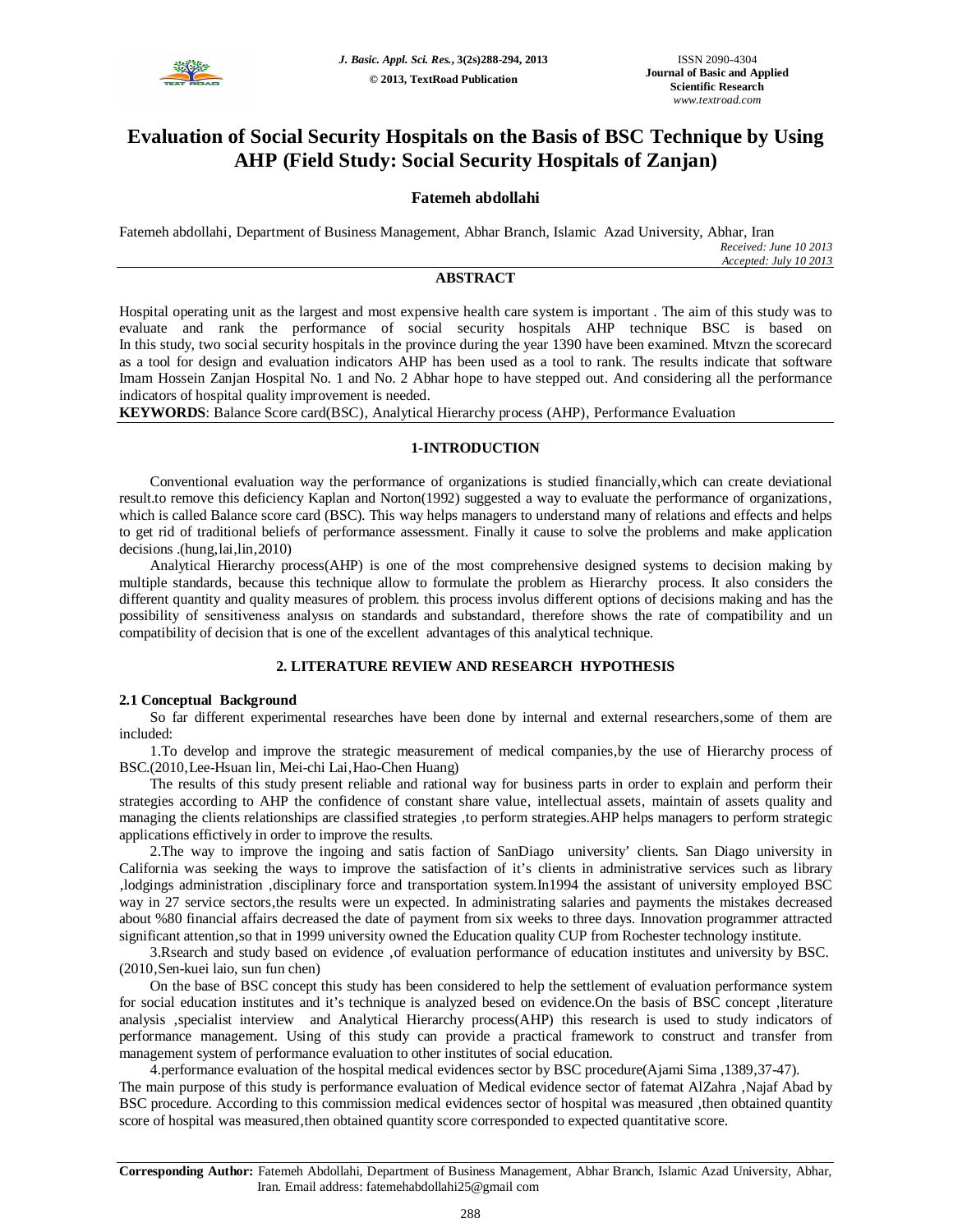5.Homogeneous procedure BSC-TOPSIS to evaluate higher management college of Tehran (Mehrgan Mohammad Reza' Industrial management Editions,1383).

The results of this research show that university ″A″in the four aspects of BSC model has significant relative preference which causes it being situated in final grade and being at higher position to others. The main reason for this condition is the selection of client-oriented procedure and good results from the view point of client and concentrate on learning and development aspects. In this research college "4" achieved first grade, college "C" second grade and college Bthird grade&D forth grade.

#### **3. METHODOLOGY**

### **3.1 Questionnaire Design**

Main question: Have social security hospitals achieved their strategic management purposes in 1390 on the basis of BSC? Sub questions:1. Have determined financial patients indicators in strategy of social security hospitals been achieved in 1390?

2. Have determined patients indicators in strategy of social security hospitals been achieved in 1390?

3. Have determined internal processes indicators been achieved in the strategy of social security hospitals been achieved in 1390?

4. Have determined learning and growth indicators been achieved in the strategy of social security hospitals been achieved in 1390?

5.if the importance and priorities of the four way of BSC are different from hospitals view?

#### **3.2 RESEARCH METHODOLOGY**

Present research is applicable in purpose and is descriptive in the light of subject characteristics .It also is measurable in the purpose of collecting date. It is field-study at the way of collecting data. The questionnaire has been used to collect information. The collected data are analyzed by using of statistical techniques(Estivdent test) and operational research MADM,such as Analytical Hierarchy process(AHP) which have agreement with research procedure and kinds of variables .collected data are analyzed and hypotheses are examined statistically.spss and expert choice soft wares are used to accelerate the study.

#### **3.3 Sampling Method and sample size**

In fact statistical population include, all of element swhich a subject of certain research find meaning of it.we want to draw a conclusion from it.statistical population is combination of cases which are in agreement with certain properties. In this study social security hospitals of zanjan have been selected as statistical population.the questionnaire has been used to consider and compare clients aspect.It is necessary to mention that this questionnaire has been designed based on servqual model or gap analysis which designed by ,and it's purpose society is patients.Because the number of patients is very much ,so a certain day as society volume of every hospital in client aspect (patients) is considered. From Cochran formula a sample of patients of every hospital was selected according following table. (Sai Aresi , 1389, 43).

|                                        | <b>THEFE</b> : INTERFACT OF DEOPTE |                       |
|----------------------------------------|------------------------------------|-----------------------|
| <b>Client aspect in every hospital</b> | Number of society                  | <b>Society sample</b> |
| hospital of omid Abhar                 | 756                                | 255                   |
| <b>Emam Hosein hospital of Zanjan</b>  | 790                                | 25G                   |
|                                        |                                    |                       |

**Table1**: Number of people

Table 1 presents the sample and the population of each community shows, as can be seen in the total number of people in hospital emergency Abhar 756 samples used 255 and the total number of people in Imam Hossein hospital of Zanjan is 790 samples used in 259 patients .

$$
Nt\alpha/2pq
$$
  

$$
N\alpha^2 + t\alpha^2/2 + pq
$$
  
N-Total number of static

N=Total number of statistical population  $t^2$ =1.96<sup>2</sup>=Estivdent when meaningful level of test equals %5  $d = \frac{0.0025}{0.0025}$ P=0.5 =possibility of adjective existence q=05= possibility of adjective unexistence n=capacity sample

Omid hospital of Abhar: N=756 t=1/96 d=0.05 p=q=0/5 n=? n =  $756*(1.96)^2*0.5*0.5$  $756*0.0025+(1.96)^2*0.5*0.5$  $=\frac{726.0624}{3.0534}$ 2.8504  $= 255$ Emam Hosein hospital of Zanjan:  $N=790$  t=1/96 d=0.05 p=q=0/5 n=?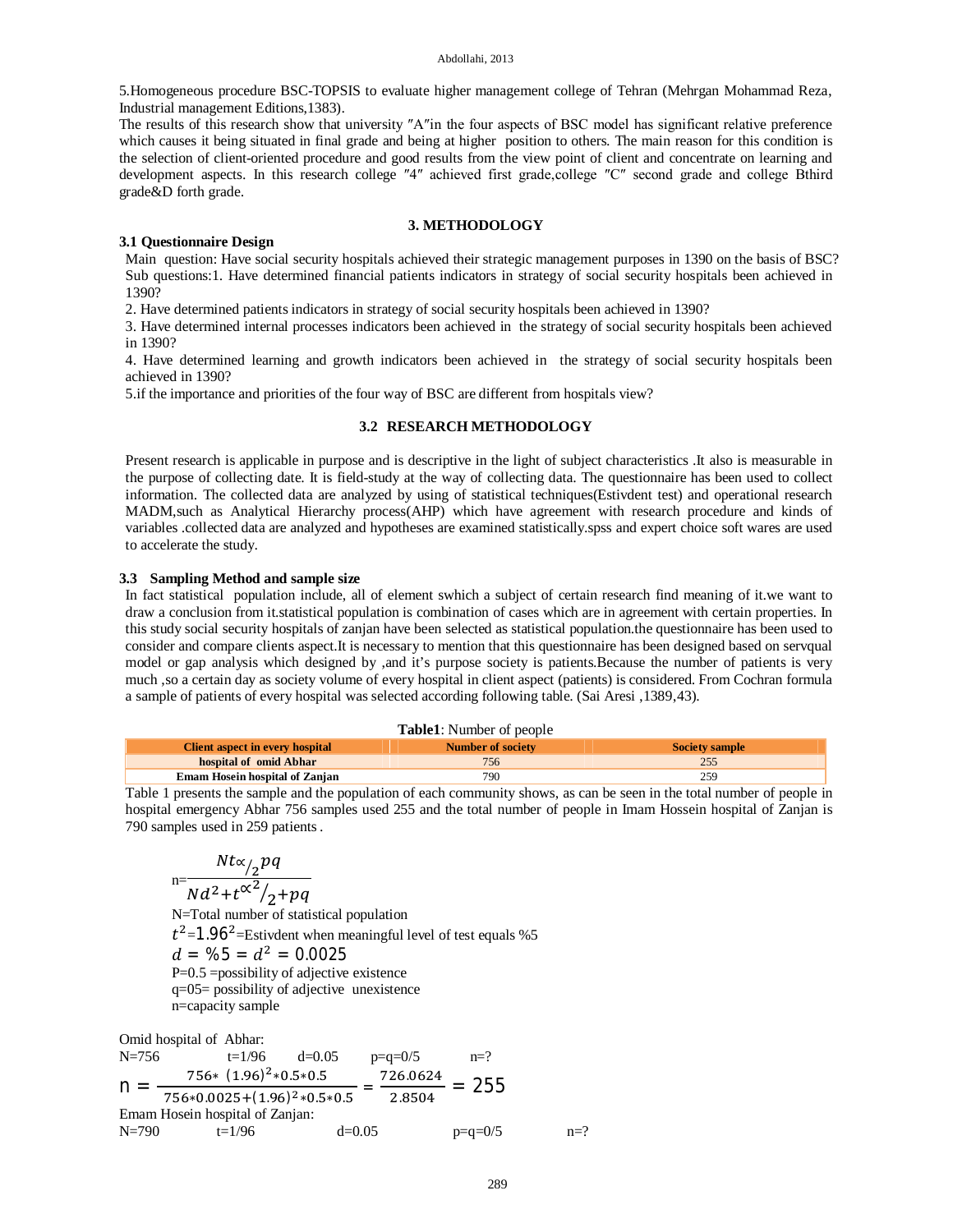$$
n = \frac{790*(1.96)^{2}*0.5*0.5}{790*0.0025*(1.96)^{2}*0.5*0.5} = \frac{758.716}{2.9354} = 259
$$

## **3.4 Data Analysis**

Results of BSC aspects

Analysis and Main question test

The main question is that:Have social security hospitals obtained the goals of strategic management in 1390 based on BSC?

Table2 :explanatory statistics for strategic purposes.

## **Table2**:One-Sample Statistics

| --<br><b>Mean of standard</b><br><b>Deviation</b> | <b>Standard Deviation</b> | Average | number | <b>Variable</b>                            |
|---------------------------------------------------|---------------------------|---------|--------|--------------------------------------------|
| .05011                                            | .24548                    | 3.8715  | 24     | Goals of strategic<br>management structure |

According table 2, the mean value equals to 3.87 and it is greater than 3,so the strategic goals in social security hospitals is greater than Mean.

|        | Df | $\text{Sig.}$ (2-tailed) | <b>Mean</b>                    |                                       |                                              |
|--------|----|--------------------------|--------------------------------|---------------------------------------|----------------------------------------------|
|        |    |                          |                                |                                       |                                              |
|        |    |                          |                                | Lower                                 | Lower                                        |
| 17.393 | 23 | .000                     | .87153                         | .7679                                 | .9752                                        |
|        |    |                          | <b>Table3:</b> One-Sample Test | Test Value $=$ 3<br><b>Difference</b> | 95% Confidence Interval<br>of the Difference |

## Table3: Mean test for strategic purposes

As shown in table3 ,sig=0.00<0.05,so that test is meaningful in %95 confidence Interval. Therefore the Mean is not equal to 3.

| <b>Indicator</b>          | The percent of indicator achievement |                               |
|---------------------------|--------------------------------------|-------------------------------|
|                           | <b>Emam Hosein Hospital</b>          | <b>Omid Hospital of Abhar</b> |
| client                    | %72                                  | %62                           |
| financial                 | %97                                  | %99                           |
| <b>Internal processes</b> | %75                                  | %67                           |
| Development&learning      | %74                                  | %63                           |

According table4 hospitals have obtained considered goals of financial aspects. Emam Hosein hospital achieved greater than %70 of considered goals in other dimensions. Omid hospital of Abhar couldn't achieve many purposes of other aspects.

Subquestion results of first guestion

Have the financial identified indicators been achieved in strategy of social security Hospitals in 1390? Table5:explanatory statistics of Financial variable

#### **Table5:**One-Sample Statistics

| variable                    | number | Mean   | <b>Standard Deviation</b> | The Mean of standard<br><b>Deviation Error</b> |
|-----------------------------|--------|--------|---------------------------|------------------------------------------------|
| <b>Financial indicators</b> | 24     | 4.0104 | 57332                     | 11703                                          |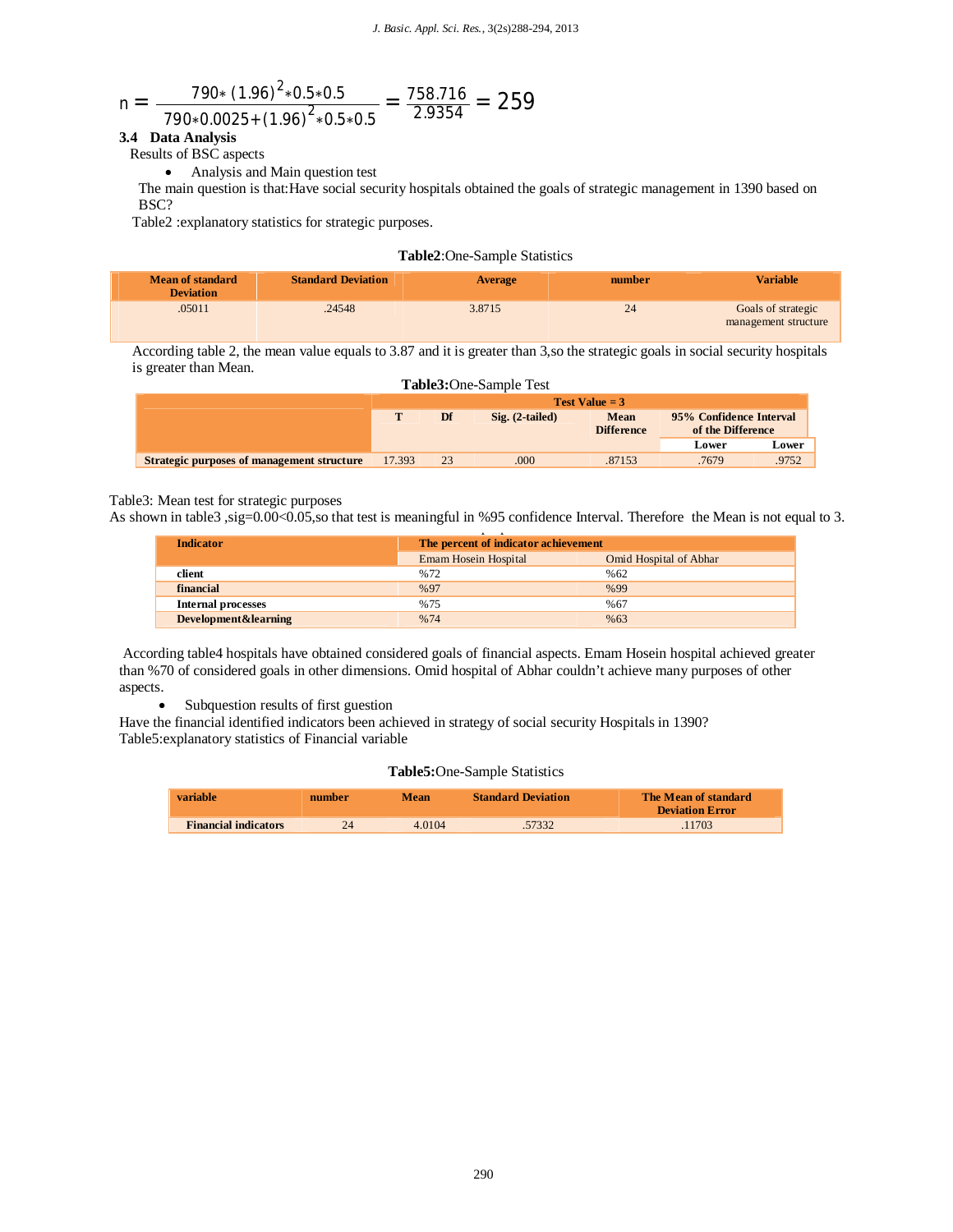## Table 6:Mean test of financial indicator

#### **Table 6:**One-Sample Test

| <b>Test to Means equality</b> |                        |                        |                  |    |       |                         |
|-------------------------------|------------------------|------------------------|------------------|----|-------|-------------------------|
|                               | %95 confidene Interval | <b>Mean Difference</b> |                  |    |       |                         |
| upper                         | lower                  |                        | . <sub>S1g</sub> | Df |       |                         |
| 1.2525                        | .7683                  | 1.01042                | .000             | 23 | 8.634 | Financial<br>indicators |

In table5ve6, there are explanatory statistics related to financial indicator,in which financial indicator has the mean of 4.01,sig=0.00<0.05 therefor mean test in confidence Interval is %95 meaningful.the mean of this indicator isnot equal and valu of mean is greater than3,so financial indicator is greater than 3 in hospitals.

#### **Table7:**the value of indicator achievement

| <b>Hospitals financial indicators</b> | <b>Percentage of Indicator achievement</b> |                      |
|---------------------------------------|--------------------------------------------|----------------------|
|                                       | Omid hospital of Abhar                     | Emam Hosein hospital |
| Income of patients                    | %97                                        | %99                  |
| <b>Income of insurance</b>            | %94                                        | %100                 |
| Cost of used and service goods        | %99                                        | %98                  |
| <b>Health expenses</b>                | %99                                        | %99                  |
| Total mean                            | %97                                        | %99                  |

In table 7,itis observed that the value of indıcators ' accomplishment and their total mean are greater than %90, so this shows that hospitals have been succeeded in thir goals in financia dimensions.

 Analysis of subquestion of second question Have the indicators of Determined patients in strategy of social security Hospitals of zanjan been achieved in 1390?

Table 8:Descriptive statistics for patients variables

#### **Table 8:** one -sample statistics

| <b>Mean of indicator</b><br>Deviation error | indicator Deviation | mean   | number | Variable                   |
|---------------------------------------------|---------------------|--------|--------|----------------------------|
| 02419                                       | 39010               | 3.3395 | 260    | <b>Patients indicators</b> |

In table8, Mean(3.33) Test provided for five indicators of client.

Table9 : Mean Test for client indicator

#### **Table9** :one –sample Test

| Test Value=3      |                                |                 |      |     |        |            |
|-------------------|--------------------------------|-----------------|------|-----|--------|------------|
|                   | 95% confidence Interval of the | Mean Difference | .S19 | DF  |        |            |
| <b>Difference</b> |                                |                 |      |     |        |            |
| Upper             | Lower                          | .33947          | .000 | 259 | 14.032 | Dutients   |
| .3871             | .2918                          |                 |      |     |        | indicators |

with respect to table9, and value of sig=0.000<0.05,is meaningful in 95% confidence interval, therefore the Mean of patients indicators is not equal to 3.

#### **Table10:** perspective Of the index patient's

| indicator             | <b>Percent of indicator achievement</b> |                             |
|-----------------------|-----------------------------------------|-----------------------------|
|                       | Omid hospital                           | <b>Emam Hosein Hospital</b> |
| <b>Sensible</b>       | %86                                     | %78                         |
| guarantee             | %62                                     | %57                         |
| <b>Reliability</b>    | %78                                     | %60                         |
| <b>Responsibility</b> | %64                                     | % 62                        |
| Unanimity             | %74                                     | %53                         |
| Mean                  | %72                                     | % 62                        |

According table10, Value of this Mean equals to 3.33 and it is greater than3,patients indicators of social security hospitals are greater than everage.As observed in table10, the value of patients indicators In Emam Hosein hospital is greater than %70.this shows that the hospital obtained higher than %70 of Determined purpose.In Abhar hospital total mean equals to %62 ,so it obtained %62 of determined purposes.

Analysis of subquestion of thired question

Have determined internal processes indicators been achieved in the strategy of social security hospitals in 1390?

| Table 11: Descriptive statistics of Internal processes variable |  |  |
|-----------------------------------------------------------------|--|--|
|                                                                 |  |  |

| <b>Mean of Deviation error</b><br>indicator                                                           | - of             | indicator<br><b>Deviation</b> | mean                             | number                 | variable                                            |
|-------------------------------------------------------------------------------------------------------|------------------|-------------------------------|----------------------------------|------------------------|-----------------------------------------------------|
| .12767                                                                                                |                  | .62545                        | 4.3646                           | 24                     | Internal proceses Indicators                        |
| Table 11, shows the descriptive statistics of Internal processes Indicators, it's Mean equals to 4.36 |                  |                               |                                  |                        |                                                     |
|                                                                                                       |                  |                               | <b>Table 12: One-Sample Test</b> |                        |                                                     |
|                                                                                                       | Test Value = $3$ |                               |                                  |                        |                                                     |
|                                                                                                       | Т                | Df                            | $Sig. (2-tailed)$                | <b>Mean Difference</b> | 95% Confidence Interval of the<br><b>Difference</b> |
|                                                                                                       |                  |                               |                                  |                        | Upper<br>Lower                                      |
| Internal processes Indicators.                                                                        | 10.688           | 23<br>.000.                   | 1.36458                          |                        | 1.6287<br>1.1005                                    |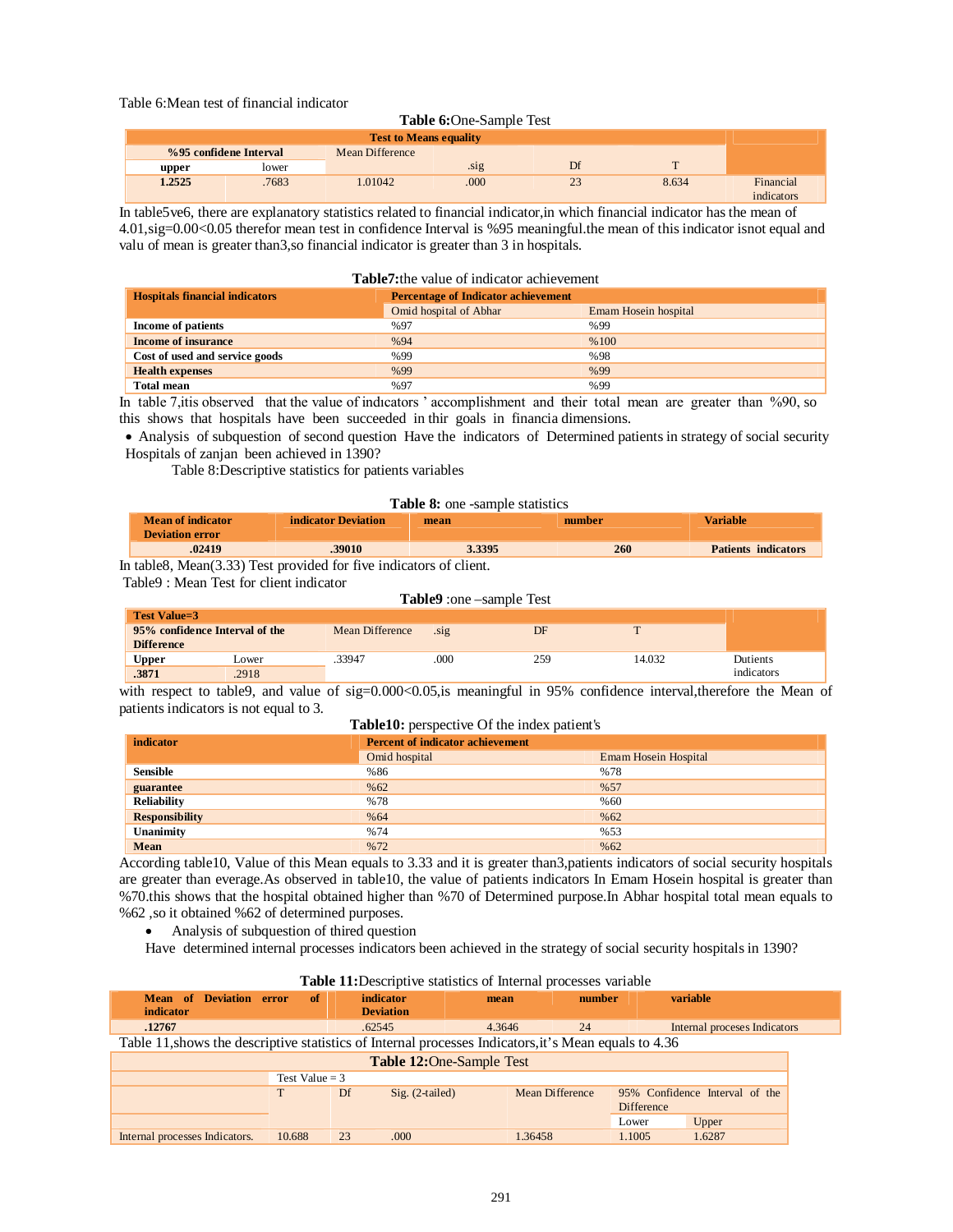## Table12: Mean Test of Internal processes Indicators.

table12, shows the Mean of internal processes ,As it can be seen sig=0.000<0.05 so test is important in %95 confidence interval, therefore the mean of internal indicator isn't equals to 3,then internal processes of social security hospitals is greater than average.

| <b>Table13:</b> internal process indicators |                                            |                        |  |  |  |  |  |
|---------------------------------------------|--------------------------------------------|------------------------|--|--|--|--|--|
| indicator                                   | <b>Percentage of indicator achievement</b> |                        |  |  |  |  |  |
|                                             | Emam Hosein hospital                       | Omid hospital of Abhar |  |  |  |  |  |
| <b>Staff satisfaction</b>                   | %77                                        | %72                    |  |  |  |  |  |
| <b>Patients satisfaction</b>                | %69                                        | %64                    |  |  |  |  |  |
| Number of references                        | %79                                        | %68                    |  |  |  |  |  |
| <b>Facilities</b>                           | %76                                        | % 67                   |  |  |  |  |  |
| Mean                                        | %75                                        | %67                    |  |  |  |  |  |

In table 13, it is observed that total mean (total awerage) of internal processes indicators of Emam Hosein Hospital is %75 .It indicates that hospitals achieved higher than %70 of determined goals ,but total mean of Omid hospital is %67.

Analysis and sub question fourth question Test.

Have determined learning and development indicators been achieved in the strategy of social security hospitals in 1390?

| <b>Table14:</b> Descriptive statistics of learning & growth variable |        |        |                             |                                         |  |  |  |
|----------------------------------------------------------------------|--------|--------|-----------------------------|-----------------------------------------|--|--|--|
| variable                                                             | number | mean   | <b>Indicator Devination</b> | Mean of deviation error<br>of indicator |  |  |  |
| <b>Indicators</b><br>learning&growth                                 | 24     | 4.2917 | .44518                      | .09087                                  |  |  |  |

## Table 14, Mean (4.29)test of learning &development indicator.

| <b>Table15:One-Sample Test</b> |                   |                 |                                              |        |  |  |  |  |
|--------------------------------|-------------------|-----------------|----------------------------------------------|--------|--|--|--|--|
| Test Value $=$ 3               |                   |                 |                                              |        |  |  |  |  |
| Df                             | $Sig. (2-tailed)$ | Mean Difference | 95% Confidence Interval of the<br>Difference |        |  |  |  |  |
|                                |                   |                 | Lower                                        | Upper  |  |  |  |  |
| 23                             | .000              | 1.29167         | 1.1037                                       | 1.4797 |  |  |  |  |
|                                | 14.214            |                 |                                              |        |  |  |  |  |

Table15: Mean Test of learning&growth Indicators

Table15, shows descriptive statistics related to learning and development.Indicator Mean equals to 4.29.Table shows Mean test of learning &development.so test in %95 confidence Interval is meaningful,therefor the mean of internal processes is not equal to 3. As it's mean is 4.29 and is greater than 3,so learning and development indicators in hospitals is greater than average.

| Table16: learning&growth Indicators          |                                     |                        |  |  |  |  |
|----------------------------------------------|-------------------------------------|------------------------|--|--|--|--|
| indicator                                    | Percentage of indicator achievement |                        |  |  |  |  |
|                                              | Emam Hosein hospital                | Omid hospital of Abhar |  |  |  |  |
| Rate of staff satisfaction                   | %64                                 | %64                    |  |  |  |  |
| <b>Involving in hospital offairs</b>         | % 65                                | %60                    |  |  |  |  |
| The number of published articals             | %75                                 | %60                    |  |  |  |  |
| The number of received certificates          | %100                                | %50                    |  |  |  |  |
| Attendance ratio in specialized conferences  | %80                                 | %70                    |  |  |  |  |
| Performance ratio of specialized conferences | %80                                 | %80                    |  |  |  |  |
| The rate of study & Reaserch                 | %60                                 | %57                    |  |  |  |  |
| <b>Mean</b>                                  | %74                                 | %63                    |  |  |  |  |

In Table16, it is observed that total Mean for Emam Hosein Hospital is %74 and this indicate that Emam Hosein Hospital coulde gain %70 higher that determined purposes. Omid hospital of Abhar has total mean of %63,so this indicate that Omid Hospital coulde gain %63 of determined purposes .table17:Results of weighting by AHP Procedure **Table17:** Dimensions Weighting of BSC

| <b>Table 17:</b> Difficultions weighting of D <sub>2</sub> C |                                      |        |          |  |  |  |  |
|--------------------------------------------------------------|--------------------------------------|--------|----------|--|--|--|--|
| <b>Row</b>                                                   | <b>Aspect BSC</b>                    | weight | priority |  |  |  |  |
|                                                              | <b>Financial aspect</b>              | .195   |          |  |  |  |  |
|                                                              | Learning aspect                      | .430   |          |  |  |  |  |
|                                                              | <b>Organization processes aspect</b> |        |          |  |  |  |  |
|                                                              | <b>Client aspect</b>                 | .255   |          |  |  |  |  |

Table17 shows that learning and development criteria with relative weight of 0.430 has the most importance.therefore amoung four dimensions of balanced evaluation it has high effectiveness.client aspect with relative weight of 0.255 is situated in next priority.Agreement rate of connected comparisons is 0.02 ,and because it is lower than 0.10,the agreement of these comparisons is acceptable.

1.weighting to measures of BSC dimensions

**Table18 :** prioritizing financial factors from hospitals aspect

| <b>Row</b> | . .<br><b>Financial factors</b> | weight | priority |
|------------|---------------------------------|--------|----------|
|            | Income of insures organization  | .224   |          |
|            | Income of patients              | .104   |          |
|            | Health expenses                 | .502   |          |
|            | Used and service costs          |        |          |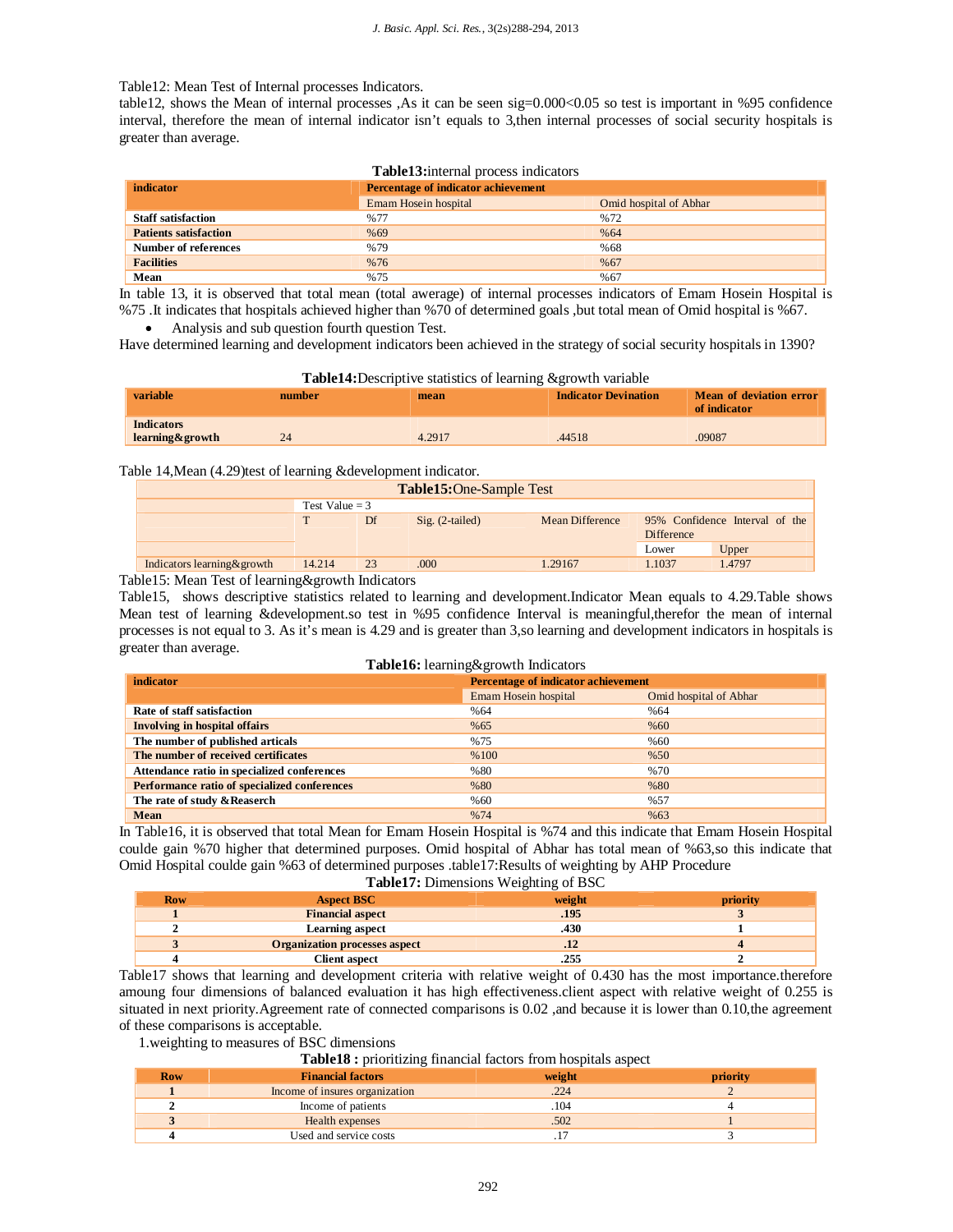In table 18,with respect to matrix connected comparisons of measures to financial factor,Health expenses with relative weight of .502 is situated at first priority. Therefore the agreement of this decision making matrix is acceptable.

| row    | <b>Learning &amp; development factors</b> | weight | priority |  |
|--------|-------------------------------------------|--------|----------|--|
|        | Articles and certificates                 | .237   |          |  |
|        | Education                                 | .366   |          |  |
| $\sim$ | Conference                                | .077   |          |  |
|        | Partnership                               | .099   |          |  |
|        | study                                     | .221   |          |  |

**Table 19:** prioritizing learning and development factors from hospitals aspect

Table19, shows that Education is an important factor and the factors of Articles and certificates and study are at next priority,the Rate of agreement is .03 which is acceptable

**Table20 :**prioritizing organization processes from hospitals aspect

#### **Table 20**: shows that employee satisfaction is a measure

| <b>Row</b> | <b>Organization process</b> | weight | priority |  |
|------------|-----------------------------|--------|----------|--|
|            | Staff satisfaction          | .38    |          |  |
|            | Patients satisfaction       |        |          |  |
|            | Number of refevences        |        |          |  |
|            | facilities                  |        |          |  |

of the relative weight of .38 The first priority was placed on .01 Incompatibility rates. Less than .10 Obtained. Therefore incompatible The decision matrix is also acceptable

#### **Table 21:**prioritizing clients factors

| <b>Row</b> | <b>clients</b> factors | weight | priority |
|------------|------------------------|--------|----------|
|            | Sensible               | .355   |          |
|            | Guarantee              | .089   |          |
|            | Reliability            | .138   |          |
|            | Responsibility         | .219   |          |
|            | unanimity              | 199    |          |

Table21, shows that sensibe factor with the relative weight of .355 is situated at first priority and responsibility factor with the relative weigh of .219 is at second priority.the rate of agreement is produced 0.07 lower than 0.10 then the agreement of this Matrix is acceptable.

**Table22:**Relative Weight of two hospitals from BSC aspect

|                             | Learning&development |      | <b>Allent</b> | <b>Mancia</b> |
|-----------------------------|----------------------|------|---------------|---------------|
| <b>Emam Hosein hospital</b> |                      | .704 |               | .737          |
| Omid Hospital               | 2۷.                  | .296 |               | .263          |

Table22:The output of the software that Emam Hosein Hospital with respect to BSC (the process of organizational development and learning 0.67 and organization.704 and client.723 and financial.737) factor is situated at priority.

## **Table23:** respect to results of software final weight and dimensions

| prioritzing            | $\overline{12}$   | 15                  | S            | $\overline{4}$<br>$\overline{14}$ | $\boldsymbol{\omega}$<br>$\overline{C}$ | $\overline{\phantom{0}}$<br>$\overline{\phantom{0}}$ | Ξ<br>Ξ     | $\infty$<br>$\infty$ | $\epsilon$ | $\circ$<br>$\circ$ | 12                   | $\overline{6}$      | $\overline{3}$ | $\rightarrow$ | $\frac{14}{14}$ | $\overline{0}$ | $\circ$        | $\overline{\phantom{a}}$ |
|------------------------|-------------------|---------------------|--------------|-----------------------------------|-----------------------------------------|------------------------------------------------------|------------|----------------------|------------|--------------------|----------------------|---------------------|----------------|---------------|-----------------|----------------|----------------|--------------------------|
| <b>Final</b><br>weight | $0.033\,$         | 0.015               | $0.075\,$    | 0.025                             | $0.107$                                 | 0.166                                                | 0.035      | 0.045                | $0.100$    | 0.046              | $0.033\,$            | 0.014               | $0.029\,$      | 860'0         | $0.025\,$       | 0.038          | 190'0          | 0.0555                   |
| indicator              | Income of patient | Income of insurance | Health costs | Used and service costs            | Articles &certificates                  | Education                                            | conference | partnership          | kpms       | Staff satisfaction | Patient satisfaction | Number of reference | facilites      | sensible      | guarantee       | reliability    | responsibility | unanimity                |